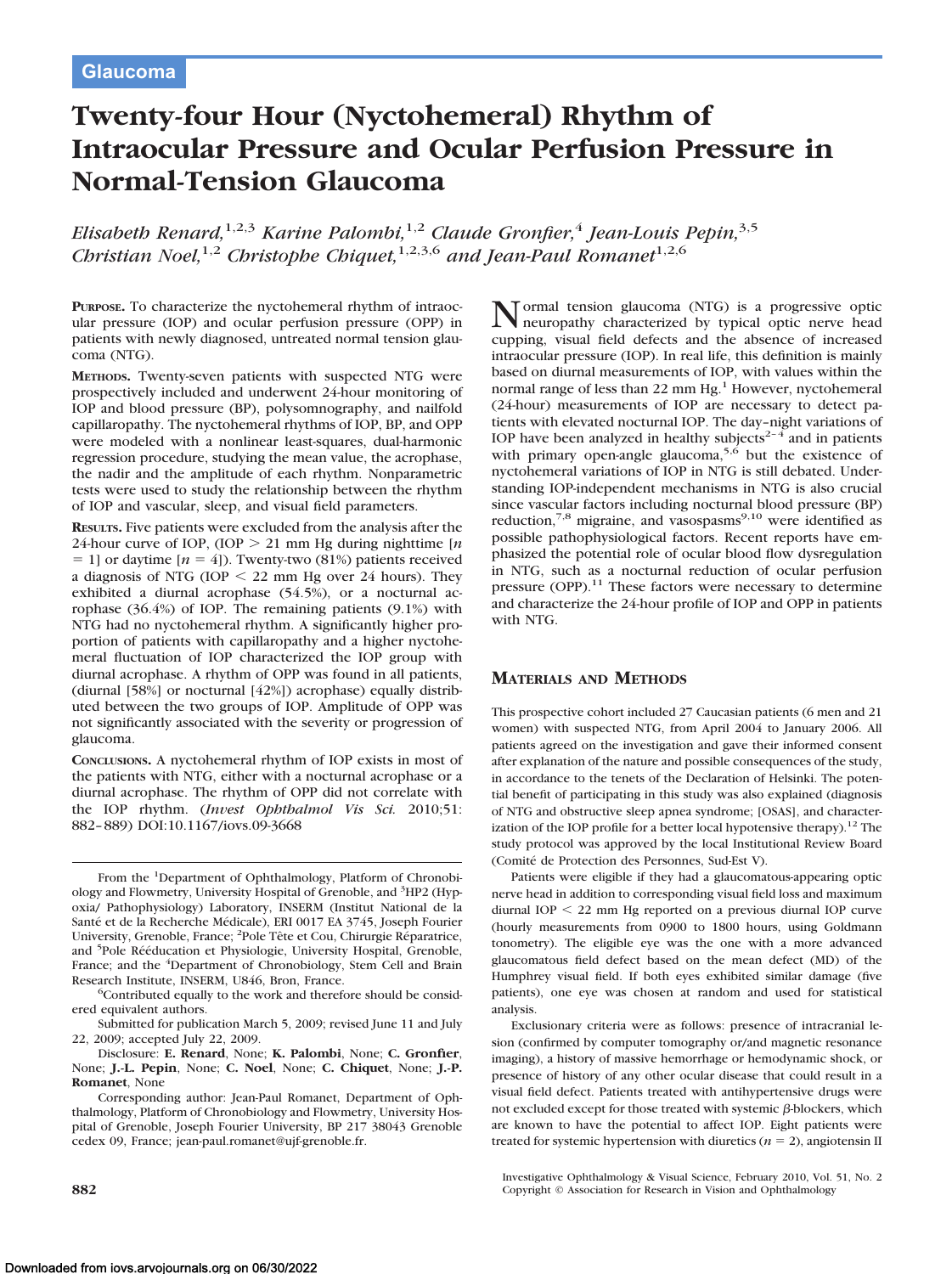inhibitors  $(n = 2)$ , central antihypertensive drugs  $(n = 3)$ , and/or calcium blockers  $(n = 1)$ .

For the experiment, the subjects were housed in a sleep laboratory for 24 hours that included a controlled environment: sitting position from 0800 to 2100 hours, supine position from 2100 to 0800 hours, a light– dark cycle, constant temperature, and controlled fluid intakes and meals. All patients were asked to adhere to a regular 24-hour sleep–wake cycle (timing and duration of sleep) for 4 weeks before the 24-hour study.

#### **Visual Field Examination**

Visual field examinations were performed with retinal perimetry (the 24-2 Swedish Interactive Threshold Algorithm standard program on the Humphrey Field Analyzer; Carl Zeiss Meditec Inc., Dublin, CA). Eyes with glaucomatous visual field defects were defined as those that met all the criteria of the European Glaucoma Society.13 All patients had a reliable visual field test, defined as a false-positive error of less than 15%, a false-negative error of less than 15%, and a fixation loss less than 20%. Visual field data for analysis were mean defect (MD), PSD, and the Advanced Glaucoma Intervention Study (AGIS) score.<sup>14</sup> The progression of the disease was also evaluated with the AGIS criteria<sup>15</sup> (a worsening of the visual field confirmed by a single test after 6 months was defined as a variation in MD of 2 dB). The visual fields (Fastpac 24/2, Humphrey; Carl Zeiss Meditec) were also graded for severity according to the classification of Hodapp and Anderson.<sup>16</sup>

#### **Measurements of IOP and Corneal Thickness**

Central corneal thickness was measured by ultrasonic pachymetry (Pocket II; Quantel Medical, Clermont-Ferrand, France).

After a washout period of their topical glaucoma medications 1 month before the experiment, IOP was evaluated over 24 hours on the eligible eye every hour between 0800 the first day and 0800 hours the day after. IOP was measured in subjects in a sitting position between 0800 and 2000 hours and in a supine position from 2100 to 0700 hours, with an electronic tonometer (Tono-Pen; Oculab, Glendale,  $CA)^{17}$  after the instillation of a contact anesthetic (Oxybuprocaine; Novartis Pharma, Rueil-Malmaison, France). The value was the mean result of three to six consecutive measurements, until the intermeasure variability was less than 5%. The correlation between IOP measurements using the tonometer (Tono-Pen; Oculab) and the Goldmann tonometer was excellent, as reported in a previous experiment in the same laboratory ( $n = 100$  measurements, 14 healthy patients,  $r = 0.98$ ,  $P < 0.001$ , unpublished data) and a study by Kao et al.<sup>18</sup> ( $r = 0.84$  and 0.87 in right and left eyes). The difference between both techniques was lower than 1 mm Hg in 88% of the cases. At night, the subjects were awakened hourly for IOP measurements, remaining in bed. The duration of IOP measurements, including the anesthetic instillation, was 59.3  $\pm$  0.7 seconds during the night and the total awakening (determined by electroencephalogram recording) resulting from the IOP measurement averaged  $123.1 \pm 1.7$  seconds.

#### **Measurement of Hemodynamic Parameters**

BP was evaluated over 24 hours with measurements taken every 15 minutes during the day and every 30 minutes during the night with an ambulatory brachial sphygmomanometer (Diasys Integra; Novacor SA, Rueil-Malmaison, France). Mean arterial pressure (MAP) and OPP19 were calculated as follows: (1) MAP = DBP +  $\frac{1}{3}$ (SBP - DBP), (2) OPP<sub>sitting</sub> =  $(95/140 \times \text{MAP})$  – IOP, and (3) OPP<sub>supine</sub> =  $(115/130 \times$  $MAP$ ) – IOP, where SBP is systolic blood pressure and DBP is diastolic blood pressure.

MAP was averaged per hour. MAP fluctuations were defined as the mean of the difference between the highest and the lowest MAP during daytime or nighttime. Nocturnal BP reduction was calculated as 100  $\times$ (1 – sleep SBP/awake SBP). We classified the patients by the decline in nocturnal BP as follows: extreme dippers if the nocturnal BP fall was  $\geq$ 20%, physiologic dippers if the fall was  $\geq$ 10% but <20%, nondippers

if it was  $\geq$ 0% but  $\leq$ 10%, and reverse dippers if the BP increases during sleep.12,20,21

Capillaropathy was suspected on the basis of a history of migrainous headache or Raynaud's phenomenon and confirmed by a nailfold capillaroscopy.

## **Polysomnography**

An overnight polysomnography was performed during spontaneous breathing to characterize abnormal respiratory events during sleep according to standard criteria,<sup>22</sup> as previously described.<sup>23</sup> Polysomnography was performed in the last consecutive 16 patients and was unavailable in the first 6 patients. A hypopnea was measured when a 50% reduction in nasal pressure signal (continuous recording of inspiratory and expiratory pressure) was associated with a desaturation of 4% (4% drop of oxygen blood pressure from baseline) and/or a microarousal (abrupt shift in electroencephalogram frequency).<sup>22,24</sup> Apneas were defined as a 10-second pause in respiration during sleep. An apnea– hypopnea index (AHI) of 15 events per hour was the criterion that defined OSAS.<sup>22</sup>

## **Modeling of the Nyctohemeral (24-hour) Rhythms of IOP, BP, and OPP**

A nonlinear least-squares, dual-harmonic regression analysis was used to model the 24-hour rhythms of IOP, BP, and OPP.<sup>25</sup> To model each rhythm, two sinusoids were fit: the first (the fundamental), constrained to 24 hours to take into account that rhythms were measured during a 24-hour sleep–wake cycle, having a large amplitude, and the second (the first harmonic), having a relatively low amplitude but altering the general shape. Unbiased estimates and confidence limits of amplitude ((acrophase-nadir)/2), mesor (mean), and acrophase (time of the highest value) were obtained from the waveform of each rhythm.

#### **Statistical Analysis**

Descriptive statistics were presented as number and percentage for categorical variables and mean  $\pm$  SD for continuous variables. Figures show the mean  $\pm$  SEM for better readability. A  $\chi^2$  test was used to detect the difference between groups for categorical variables. For continuous variables, the nonparametric Mann-Whitney test was performed to detect the difference among groups (SPSS software (12.0); SPSS, Chicago, IL). Differences reaching  $P \leq 0.05$  were considered statistically significant.

### **RESULTS**

Twenty-two (81.4%) patients were included in the analysis; 5 of the 27 patients initially screened were excluded from the analysis due to high IOP (IOP  $> 21$  mm Hg during nighttime in 1 and during daytime in 4) during the 24-hour measurement. Anthropometric, sleep, and BP data of the patients are summarized in Table 1. In the general population of patients with NTG, there was a predominance of women, a systemic hypertension in 64% of the cases (defined as average 24-hour ambulatory systolic  $BP \ge 130$  mm Hg or diastolic  $BP \ge 80$  mm Hg) and a capillaropathy in 40.9%.

The nocturnal BP variation was classified as physiological dipper in 18.2% of the cases  $(4/22)$ , overdipper in 4.5%  $(1/22)$ , nondipper in 54.6% (12/22), and reverse dipper in 22.7% (5/22). Among the 16 last patients systematically investigated for polysomnography, 81.2% had a diagnosis of OSAS.

After modeling of the 24-hour curves of IOP, the patients were classified as either having a diurnal IOP rhythm (i.e., with a diurnal acrophase,  $n = 12, 54.5\%$  of the cases, Figs. 1, 2), an absence of IOP rhythm  $(n = 2, 9.1\%, Fig. 1)$ , or a nocturnal IOP rhythm (i.e., with a nocturnal acrophase,  $n = 8, 36.4\%$ ; Figs. 1, 3). Since the group without any rhythm of IOP included only two patients, statistical comparisons were performed between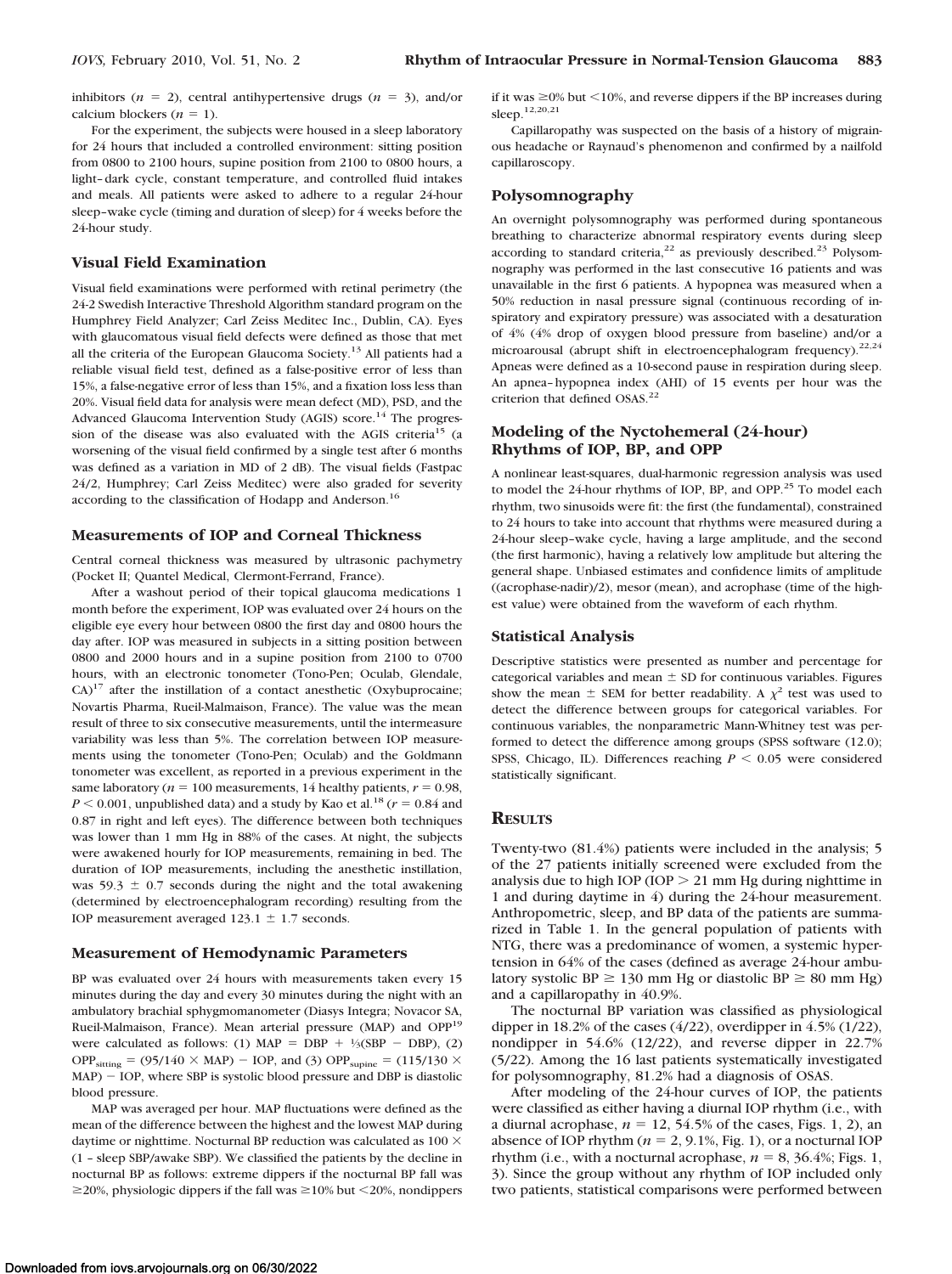#### **TABLE 1.** Patients Demographics, Sleep, and Vascular Parameters

|                                             | <b>All Patients</b><br>$(n = 22)$ | <b>Patients with</b><br>Diurnal<br><b>Acrophase of IOP</b><br>$(n = 12)$ | <b>Patients with</b><br><b>Nocturnal</b><br><b>Acrophase of IOP</b><br>$(n = 8)$ | $\chi^2$ Test or<br><b>Mann-Whitney</b><br>Test $(P)$ |
|---------------------------------------------|-----------------------------------|--------------------------------------------------------------------------|----------------------------------------------------------------------------------|-------------------------------------------------------|
| General data                                |                                   |                                                                          |                                                                                  |                                                       |
| Age, y                                      | $68.41 \pm 11.55$                 | $70.33 \pm 11.80$                                                        | $63.00 \pm 10.58$                                                                | 0.1                                                   |
| Sex, M/F                                    | 6/16                              | 2/10                                                                     | 4/4                                                                              | 0.1                                                   |
| Body mass index                             | $25.10 \pm 5.26$                  | $24.07 \pm 3.66$                                                         | $23.67 \pm 4.51$                                                                 | 0.9                                                   |
| Arterial hypertension, %                    | 64                                | 67                                                                       | 50                                                                               | 0.3                                                   |
| Polysomnographic data ( $n = 16$ )          |                                   |                                                                          |                                                                                  |                                                       |
| Obstructive sleep apnea, %                  | 81.25                             | 66.72                                                                    | 80.00                                                                            | 0.54                                                  |
| Apnea and hypopnea index,                   |                                   |                                                                          |                                                                                  |                                                       |
| events/hour of sleep                        | $28.56 \pm 15.64$                 | $21.80 \pm 10.74$                                                        | $29.40 \pm 14.66$                                                                | 0.2                                                   |
| Total sleep time (min)                      | $316.18 \pm 76.92$                | $313.60 \pm 73.01$                                                       | $319.86 \pm 88.05$                                                               | 0.8                                                   |
| Stages 3-4, % of total sleep time           | $13.13 \pm 10.75$                 | $10.37 \pm 7.52$                                                         | $17.44 \pm 14.04$                                                                | 0.3                                                   |
| Vascular factors                            |                                   |                                                                          |                                                                                  |                                                       |
| Capillaropathy, %                           | 40.9                              | 67                                                                       | 13                                                                               | 0.028                                                 |
| Mean MAP, mm Hg                             | $94.73 \pm 11.73$                 | $95.32 \pm 12.36$                                                        | $95.40 \pm 11.43$                                                                | 0.92                                                  |
| Night MAP, mm Hg                            | $90.65 \pm 13.23$                 | $89.50 \pm 13.22$                                                        | $93.07 \pm 14.50$                                                                | 0.77                                                  |
| Day MAP, mm Hg                              | $96.47 \pm 12.39$                 | $97.50 \pm 13.83$                                                        | $97.11 \pm 10.12$                                                                | 0.68                                                  |
| MAP rhythm, %                               |                                   |                                                                          |                                                                                  | 0.5                                                   |
| Diurnal                                     | 77.3                              | 75                                                                       | 87.5                                                                             |                                                       |
| Nocturnal                                   | 22.7                              | 25                                                                       | 12.5                                                                             |                                                       |
| MAP amplitude                               | $8.58 \pm 2.91$                   | $9.28 \pm 3.27$                                                          | $7.76 \pm 2.55$                                                                  | 0.5                                                   |
| <b>MAP</b> fluctuation                      | $8.58 \pm 3.51$                   | $8.92 \pm 2.84$                                                          | $7.68 \pm 4.35$                                                                  | 0.1                                                   |
| Diurnal                                     | $8.22 \pm 4.88$                   | $8.98 \pm 6.36$                                                          | $7.33 \pm 2.19$                                                                  | 0.7                                                   |
| Nocturnal                                   |                                   |                                                                          |                                                                                  |                                                       |
| Mean percentage decrease in<br>nocturnal BP |                                   |                                                                          |                                                                                  |                                                       |
| Systolic BP, %                              | $27.02 \pm 10.99$                 | $29.94 \pm 11.14$                                                        | $23.69 \pm 10.96$                                                                | 0.8                                                   |
| Diastolic BP, %                             | $34.05 \pm 13.18$                 | $35.14 \pm 9.01$                                                         | $33.58 \pm 18.54$                                                                | 0.4                                                   |
| Mean OPP, mm Hg                             | $56.11 \pm 9.29$                  | $56.30 \pm 10.25$                                                        | $57.20 \pm 8.33$                                                                 | 0.6                                                   |
| Night OPP, mm Hg                            | $55.58 \pm 10.05$                 | $55.10 \pm 9.43$                                                         | $57.13 \pm 11.59$                                                                | 0.6                                                   |
| Day OPP, mm Hg                              | $56.47 \pm 10$                    | $57.08 \pm 11.59$                                                        | $57.38 \pm 7.80$                                                                 | 0.57                                                  |
| OPP rhythm, %                               |                                   |                                                                          |                                                                                  |                                                       |
| Diurnal                                     | 58                                | 60                                                                       | 62.5                                                                             | 0.6                                                   |
| Nocturnal                                   | 42                                | 40                                                                       | 37.5                                                                             |                                                       |
| Amplitude OPP                               | $6.56 \pm 2.81$                   | $6.07 \pm 2.88$                                                          | $7.29 \pm 2.92$                                                                  | 0.4                                                   |
| Physiological dipper, %                     |                                   |                                                                          |                                                                                  |                                                       |
| Yes                                         | 18.2                              | 25                                                                       | 12.5                                                                             | 0.4                                                   |
| $No*$                                       | 81.8                              | 75                                                                       | 87.5                                                                             |                                                       |

Data are expressed as the mean  $\pm$  SD; all data were recorded over a 24-hour period. Statistics have been performed to compare the diurnal and the nocturnal groups. The statistically significant parameter is in bold.

\* Included nondippers, reverse dippers, and overdippers.

the groups of diurnal and nocturnal acrophase. OPP was classified as either diurnal (58% of the cases) or nocturnal (42%) according to the time of the acrophase.

The distribution of sex and systemic hypertension was not significantly different among groups of nocturnal and diurnal IOP rhythm (Table 1). Age, body mass index (Table 1), mean 24-hour IOP, and mean diurnal IOP (Table 2) were statistically similar among the groups. The nocturnal decrease of BP, estimated by the mean percentage decrease in systolic or diastolic BP, and MAP fluctuations were similar in both groups of IOP rhythm (Table 1). None of the patients treated for systemic hypertension were physiological dippers, whereas 28.6% of the patients without systemic hypertension were physiological dippers ( $P = 0.04$ ).

No correlation was found between amplitudes of IOP and those of OPP ( $P = 0.57$ ), and no association was found between the type of rhythm of IOP and OPP ( $P = 0.9$ ; i.e., in each group of IOP rhythm). We found approximately 60% of cases to have diurnal rhythm of OPP.

The diurnal group of IOP differed from the nocturnal group (Table 1) by higher amplitude of IOP ( $P = 0.025$ ) during the 24-hour course and a higher frequency of capillaropathy  $(P =$ 0.028).

The proportion of patients with OSAS was similar in both groups of IOP rhythm. The patients had capillaropathy (5/22, 22.3%), OSAS (9/16, 56.2%), or both (4/22, 18.2%). Only four patients (4/22, 18.2%) had no capillaropathy and no symptoms of OSAS (they were not investigated with polysomnography). Among the ocular parameters (Table 2), no significant difference was noted between both groups of IOP rhythm in visual acuity, corneal thickness, or visual field parameters. Mean defects, Hodapp classification, and AGIS score did not correlate significantly to amplitudes of IOP, OPP, or MAP.

The rhythm of OPP was strongly associated with that of BP  $(P = 0.005)$ . Amplitude of OPP was not significantly associated with the severity of glaucoma at inclusion (Hodapp classification,  $P > 0.5$ ) or to the progression of glaucoma (AGIS score,  $P = 0.3$ ).

## **DISCUSSION**

This study reports the first characterization and modeling of the nyctohemeral rhythm of IOP of patients with NTG. Nearly 90% of the patients with NTG exhibited either a diurnal or a nocturnal acrophase of their IOP rhythm.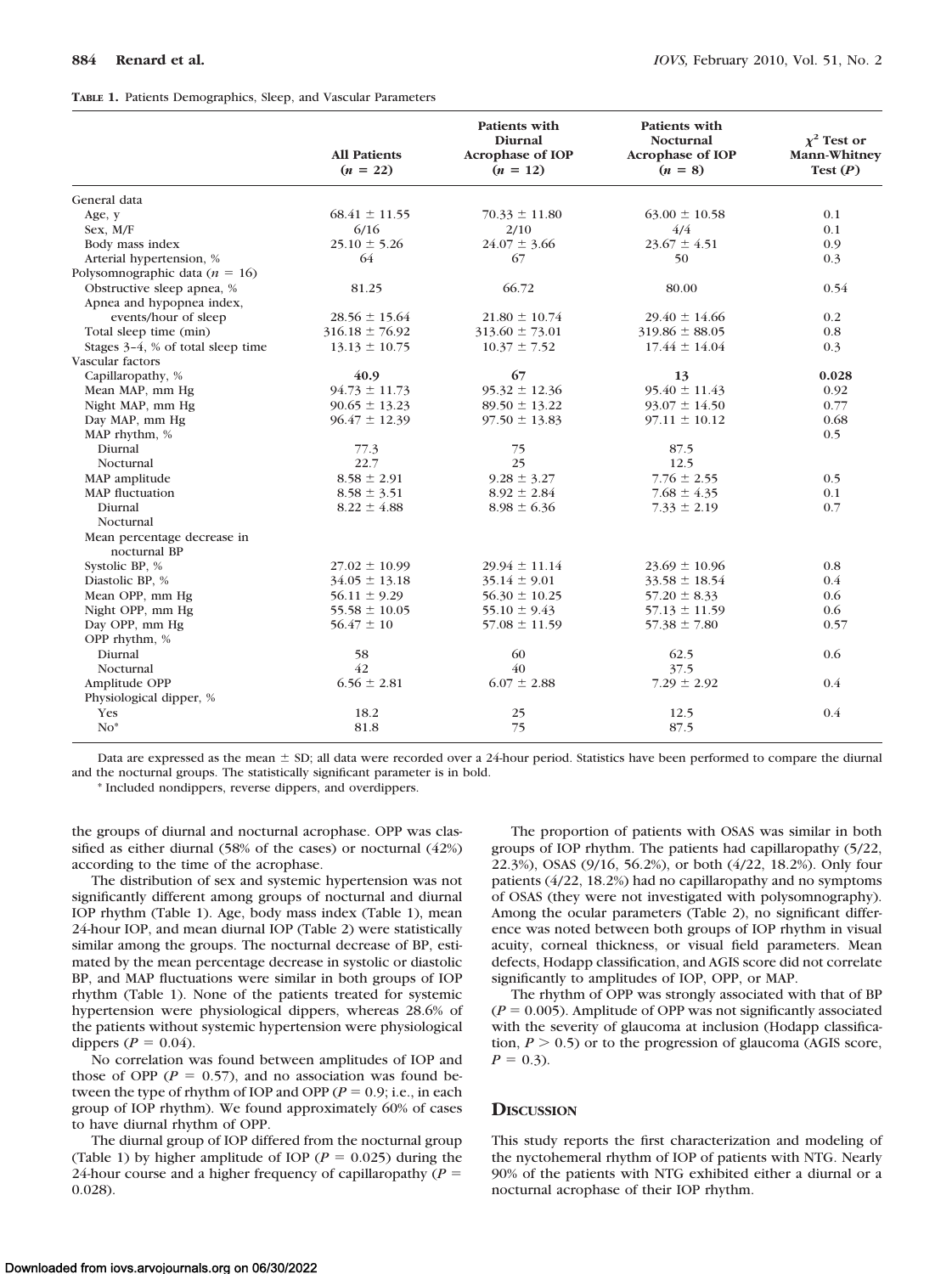



The methodology of the study was unique, with IOP measurements every hour in a physiological posture (sitting during daytime and supine during night-time) $^{2,5}$  and in controlled environmental conditions. IOP, BP, and OPP data were then mathematically modeled and classified according to the waveform and the acrophase of their nyctohemeral rhythm. Given the complexity of hourly measurements of IOP, previous studies in patients with NTG included data of IOP obtained only every 2 to 3 hours over 24 hours.<sup>11,26-28</sup> Hourly measurements made modeling of the rhythms significantly more precise and meaningful.<sup>2,5</sup> The nonlinear least-squares, dual-harmonic regression procedure<sup>25</sup> that we used in this study has the advantage of being applicable to all sorts of rhythm and not exclusively for monophasic rhythms and does not assume a priori that a rhythm is sinusoidal, in contrast with the cosinor technique, least-squares regression with a single cosine. Furthermore, it is methodologically incorrect to pool data of IOP from different groups of patients with different rhythms, because mean profiles would not reflect true individual variations across the day, but would represent the average of low values of some eyes with high values measured for other eyes. Hence, mean calculations are correct only in patients who have been

previously classified in homogeneous groups of IOP rhythms. Therefore, interstudy comparisons are difficult since the study design is often different (type of tonometer, frequency of measurements, calculations and modeling of nyctohemeral variations).

Data from this study showed that two major IOP rhythms exist in NTG, either with diurnal (54%) or nocturnal (36%) acrophase. Previous studies described the diurnal variations of IOP,29 and only three studies reported 24-hour variations of IOP in this population.<sup>27,28,30</sup> The first series,<sup>27</sup> from Japan, included 73 patients with NTG with the recording of IOP every 2 hours. Maximal IOP was mainly observed at 0400, 1000, and between 1600 and 1800 hours. The second study<sup>28</sup> including 69 Japanese patients reported IOP measurements every 3 hours with maximum IOP at different times (0300, 1200, 1800, and 2400 hours). The third study<sup>30</sup> was conducted in  $30$ Caucasians with IOP measurements every 4 hours and maximum IOP values mainly observed at 0400 hours. Although many limitations of these studies exist, including measurements of IOP in the sitting position across the 24-hour period, the number of measurements (6 –12 values/24 hours), the absence of modeling of the IOP rhythm, and the noncontrolled



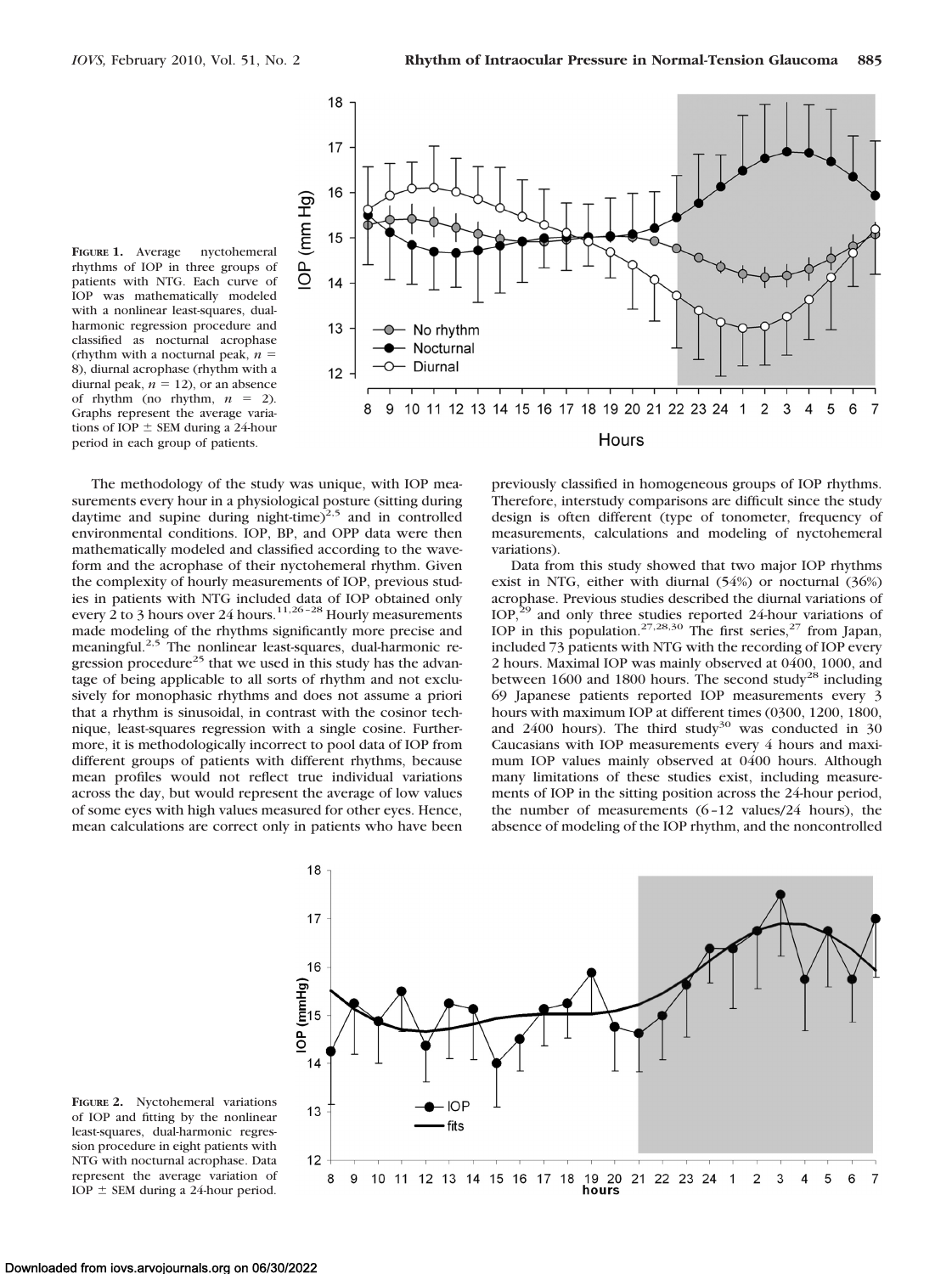

**FIGURE 3.** Nyctohemeral variations of IOP and fitting by the nonlinear least-squares, dual-harmonic regression procedure in 12 patients with NTG with diurnal acrophase. Data represent the average  $\pm$  SEM variations of IOP during a 24-hour period.

environmental conditions, their results are consistent with the existence of either a diurnal or a nocturnal acrophase in patients with NTG, as shown in our study.

Fluctuations are usually defined as the difference between the highest and the lowest values recorded over the 24-hour period, which makes this measure very sensitive to artifacts or acute changes evoked by the environment. In our study, amplitude of IOP was calculated after modeling of the IOP rhythm. In the general population of patients with NTG in our series, the mean fluctuations (4.08 mm Hg) were similar to that reported in diurnal or nyctohemeral studies, between 4.0 and 5.5 mm Hg in patients with untreated NTG.<sup>26,27</sup> The highest amplitude of IOP was associated with a diurnal IOP rhythm. The clinical consequences of this result are not known, and no correlation between IOP and OPP amplitude or the severity or progression of glaucoma<sup>31-33</sup> was found in our series.

Highlighted by recent studies in the field of glaucoma (for reviews, see Refs. 12, 34), 24-hour IOP and OPP monitoring are essential in NTG for different reasons: (1) exclusion of false diagnosis of NTG among patients with suspected glaucoma, (2) choice of the local hypotensive treatment with the better chronotherapeutic profile,<sup>12,34</sup> (3) detection of nocturnal BP

|  |  | TABLE 2. Ocular Parameters in the Different Groups of IOP Rhythm |  |  |  |  |  |  |  |  |
|--|--|------------------------------------------------------------------|--|--|--|--|--|--|--|--|
|--|--|------------------------------------------------------------------|--|--|--|--|--|--|--|--|

reduction, and (4) a better understanding of the mechanisms of this disease.

Exclusion of false diagnosis of NTG with IOP values above 21 mm Hg during daytime or nighttime is necessary in clinical and therapeutic studies,<sup>12</sup> and represent between 11% and 20% of the suspected cases of NTG (including our series). $27$ 

The pathophysiological signification of these IOP rhythms is unknown. In the literature, a few studies have explored physiological changes in patients with NTG. For instance, episcleral venous pressure is higher and differs in patients with POAG or NTG compared with healthy humans.<sup>35</sup> On the other hand, no significant difference of outflow has been reported between normal subjects and patients with NTG.<sup>36</sup> Predominance of women, $37$  arterial hypertension, $37,38$  and a low corneal thickness<sup>39</sup> were reported in this study with a frequency consistent with other series in the literature. Of interest in our study, 58% of patients with NTG exhibited a diurnal acrophase and 42% a nocturnal acrophase of OPP. These results in NTG differ from those in normal subjects with peak OPP noted in the nocturnal period.<sup>6</sup> The nyctohemeral parameters of OPP did not correlate with the type of IOP rhythm, which could suggest that lowering IOP in a certain manner will not change OPP in a

|                          | <b>All Patients</b><br>$(n = 22)$ | <b>Patients with Diurnal</b><br><b>Acrophase of IOP</b><br>$(n = 12)$ | Patients with<br><b>Nocturnal</b><br><b>Acrophase of IOP</b><br>$(n = 8)$ | $\chi^2$ Test or<br>Mann-Whitney<br>Test(P) |
|--------------------------|-----------------------------------|-----------------------------------------------------------------------|---------------------------------------------------------------------------|---------------------------------------------|
| IOP data, mm Hg          |                                   |                                                                       |                                                                           |                                             |
| Mesor                    | $14.95 \pm 1.96$                  | $14.67 \pm 2.06$                                                      | $15.47 \pm 2.8$                                                           | 0.3                                         |
| Amplitude                | $2.04 \pm 1.31$                   | $2.62 \pm 1.46$                                                       | $0.65 \pm 0.06$                                                           | 0.025                                       |
| Diurnal mean             | $15.4 \pm 2$                      | $15.58 \pm 2.15$                                                      | $15.13 \pm 2.1$                                                           | 0.5                                         |
| Nocturnal mean           | $14.9 \pm 2.8$                    | $13.67 \pm 2.46$                                                      | $16.63 \pm 2.2$                                                           | 0.016                                       |
| Clinical data            |                                   |                                                                       |                                                                           |                                             |
| Visual acuity, logMAR    | $0.22 \pm 0.3$                    | $0.24 \pm 0.31$                                                       | $0.21 \pm 0.34$                                                           | 0.7                                         |
| Pachymetry, $\mu$ m      | $523 \pm 29.77$                   | $518 \pm 36.4$                                                        | $530 \pm 21.4$                                                            | 0.8                                         |
| Cup/Disc ratio           | $0.68 \pm 0.19$                   | $0.69 \pm 0.15$                                                       | $0.67 \pm 0.2$                                                            | 0.7                                         |
| MD, dB                   | $-10.78 \pm 6.9$                  | $-8.98 \pm 5.4$                                                       | $-13.34 \pm 8.7$                                                          | 0.3                                         |
| Hodapp classification, % |                                   |                                                                       |                                                                           |                                             |
| Early defect             | 27.2                              | 33.3                                                                  | 25                                                                        | 0.8                                         |
| Moderate defect          | 45                                | 41.6                                                                  | 37.5                                                                      |                                             |
| Severe defect            | 27.3                              | 25                                                                    | 37.5                                                                      |                                             |
| AGIS score               | $6.59 \pm 5.22$                   | $5.92 \pm 5.63$                                                       | $8.3 \pm 5.1$                                                             | 0.2                                         |
| Evolution AGIS, %        | 27.3                              | 33,30                                                                 | 25                                                                        | 0.7                                         |

Bold data are statistically significant.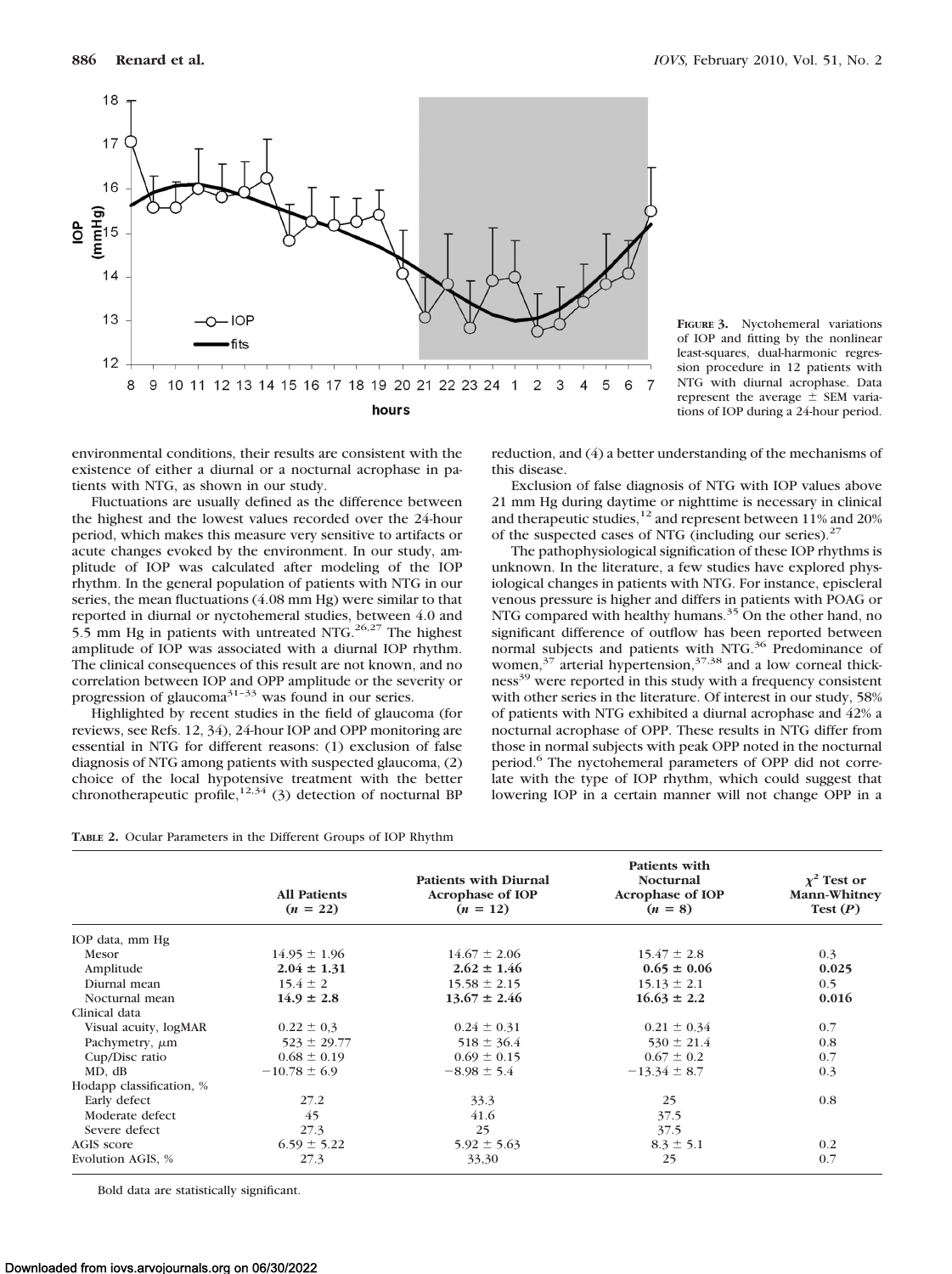similar profile. This result is not surprising, due to the formula of OPP, $^{19}$  relating a high importance of BP (multiplied by a factor of 0.67 in sitting position or 0.88 supine) compared with IOP values. Hence OPP rhythm is essentially linked to the BP rhythm, a conclusion is consistent with that found by Choi et al.26 (marked circadian of OPP fluctuations were associated with nocturnal BP reduction). The absence of relationship between IOP and OPP in our study is also consistent with a recent study.26

To better characterize both groups of rhythm, associations between the type of rhythm and ocular or systemic factors have been analyzed. The group of patients with diurnal IOP acrophase was significantly associated with capillaropathy. Vascular dysregulation, such as migraine, tinnitus, and Raynaud's phenomenon have been reported to be associated with NTG.<sup>9,10,40</sup> This association has been reinforced in patients with NTG by the presence of a generalized peripheral vascular endothelial dysfunction, $41,42$  reduced vasodilator responses to an endothelin A receptor antagonist in the forearms,  $43$  increased plasma and aqueous levels of endothelin  $1<sup>4</sup>$ an abnormal response of plasma endothelin 1 to temperature changes,<sup>45</sup> and low-basal flow velocities in the ophthalmic arteries.<sup>46</sup>

In addition to capillaropathy, 81% of patients with NTG had a diagnosis of OSAS (13/16 patients studied with polysomnography in the totality of our population). The role of OSAS in the development of NTG has been recently discussed.<sup>47,48</sup> However, our results should be confirmed by further studies, since no control population was studied and bias selection may have occurred. In patients with OSAS, the sympathetic activity has been reported to increase,<sup>49</sup> with an absence of reduction of BP during the night or an increase of nocturnal BP. The high prevalence of OSAS in our study may explain the proportion of non- or reverse dippers (87.5%). Night hypertension is also now accepted as being associated with target damage and predicting as well as sustained hypertension cardiovascular morbidity.50 Further common factors of NTG and OSAS are the endothelial dysfunction<sup>51</sup> as discussed earlier and the production of endothelin  $1.^{52}$ 

The average mean BP found in our series ( $94.7 \pm 11.7$ mm Hg) is consistent with that found in a large study of NTG  $(92 \pm 10 \text{ mm Hg})$ .<sup>11</sup> Several vascular parameters have been implicated in the NTG, such as a greater variability of nocturnal BP, $38$  the alteration of nocturnal BP reduction, $7$  and an association between nyctohemeral mean OPP fluctuation and nocturnal BP reduction.<sup>11</sup> The physiological nocturnal BP reduction, referred to as a dip in BP and present in about two thirds of the normal population,<sup>53</sup> is caused by a nocturnal reduction of the sympathetic activity (reduced amount of the catecholamine circulating hormones). The remaining individuals are classified as reverse dippers, nondippers, or overdippers,  $12,21$  possibly associated with sympathetic dysfunction. These patients are at increased cardiovascular risk of development of end-organ damage.<sup>50</sup> Our population was characterized by the presence of a physiological dip in only 18.2% of the patients, which could be explained by the high proportion of OSAS. In contrast with previous studies,<sup>8,26</sup> we did not find that patients with NTG exhibited a marked nocturnal BP reduction (only 4.5% of extreme dippers). The mean percentage decrease in BP, either systolic (27%) or diastolic (34%), was lower than that found by Hayreh et al.,<sup>7</sup> who reported a  $37\%$  and  $47.8\%$ decrease, respectively. However, the relationship between dips and NTG development remains controversial<sup>12,54,55</sup> and the fact that most studies, including ours, included patients with treated systemic hypertension<sup>56-58</sup> may introduce a bias, in that treatment of hypertension causes nocturnal dips in BP.

IOP and BP was measured the same day to calculate OPP and to correlate as precisely as possible both rhythms. Indeed acute variations of BP may have a significant effect on IOP.<sup>59</sup> Other authors have reported the measurement of BP and IOP on separate days to prevent the IOP measurement process from affecting the BP readings.<sup>34</sup> This issue was not considered in our experiment, since arterial pressure was measured just before IOP reading. Given that BP is measured every 15 minutes during the day and every 30 minutes during the night, it seems unlikely that IOP measurements may have consequences on BP 15 or 30 minutes after. On the other hand, there are several studies $47,60,61$  that outlined the significant intrasubject variability in the diurnal fluctuations in BP and dipper status, which may in part reflect day-to-day variations in sleep disturbance and dailies activities. This last point probably explains why most studies which reported IOP and BP data had measurements performed the same day.6,11,26,41,62

Another difficulty in comparing studies may be related to the different definitions of the nocturnal dip, as a decrease of BP between 5% and 10%<sup>26</sup> or between 10% and 20% (our study).<sup>12,20</sup> This may also explain the lowest number of overdipper patients in our study compared with the number in a recent study.<sup>26</sup> If we applied the definitions of Choi et al., $^{26}$  we would find 30% of overdippers and 20% of nondippers, compared with 4.5% and 54.6% in the present study, respectively.

In conclusion, three different populations of patients with NTG may be determined, according to their nyctohemeral rhythm of IOP. Methodological considerations emphasize the need of modeling IOP measurements and of a common definition of physiological dip of BP. This study reinforces the idea that pathophysiological mechanisms of NTG are multiple: abnormality of IOP (63%) and OPP (58%) rhythm, endothelial dysfunction or OSAS. A larger population is needed to confirm the association between IOP rhythm and visual field evolution and to confirm the association between OSAS and NTG.

## *Acknowledgments*

The authors thank Bryan Long for reviewing the manuscript.

## *References*

- 1. Hitchings RA. Low tension glaucoma: its place in modern glaucoma practice. *Br J Ophthalmol.* 1992;76(8):494 – 496.
- 2. Buguet A, Py P, Romanet JP. 24-hour (nyctohemeral) and sleeprelated variations of intraocular pressure in healthy white individuals. *Am J Ophthalmol.* 1994;117(3):342–347.
- 3. Liu JH, Kripke DF, Hoffman RE, et al. Nocturnal elevation of intraocular pressure in young adults. *Invest Ophthalmol Vis Sci.* 1998;39(13):2707–2712.
- 4. Liu JH, Kripke DF, Twa MD, et al. Twenty-four-hour pattern of intraocular pressure in the aging population. *Invest Ophthalmol Vis Sci.* 1999;40(12):2912–2917.
- 5. Noel C, Kabo AM, Romanet JP, et al. Twenty-four-hour time course of intraocular pressure in healthy and glaucomatous Africans: relation to sleep patterns. *Ophthalmology.* 2001;108(1):139 –144.
- 6. Liu JH, Gokhale PA, Loving RT, et al. Laboratory assessment of diurnal and nocturnal ocular perfusion pressures in humans. *J Ocul Pharmacol Ther.* 2003;19(4):291–297.
- 7. Hayreh SS, Zimmerman MB, Podhajsky P, Alward WL. Nocturnal arterial hypotension and its role in optic nerve head and ocular ischemic disorders. *Am J Ophthalmol.* 1994;117(5):603– 624.
- 8. Meyer JH, Brandi-Dohrn J, Funk J. Twenty four hour blood pressure monitoring in normal tension glaucoma. *Br J Ophthalmol.* 1996;80(10):864 – 867.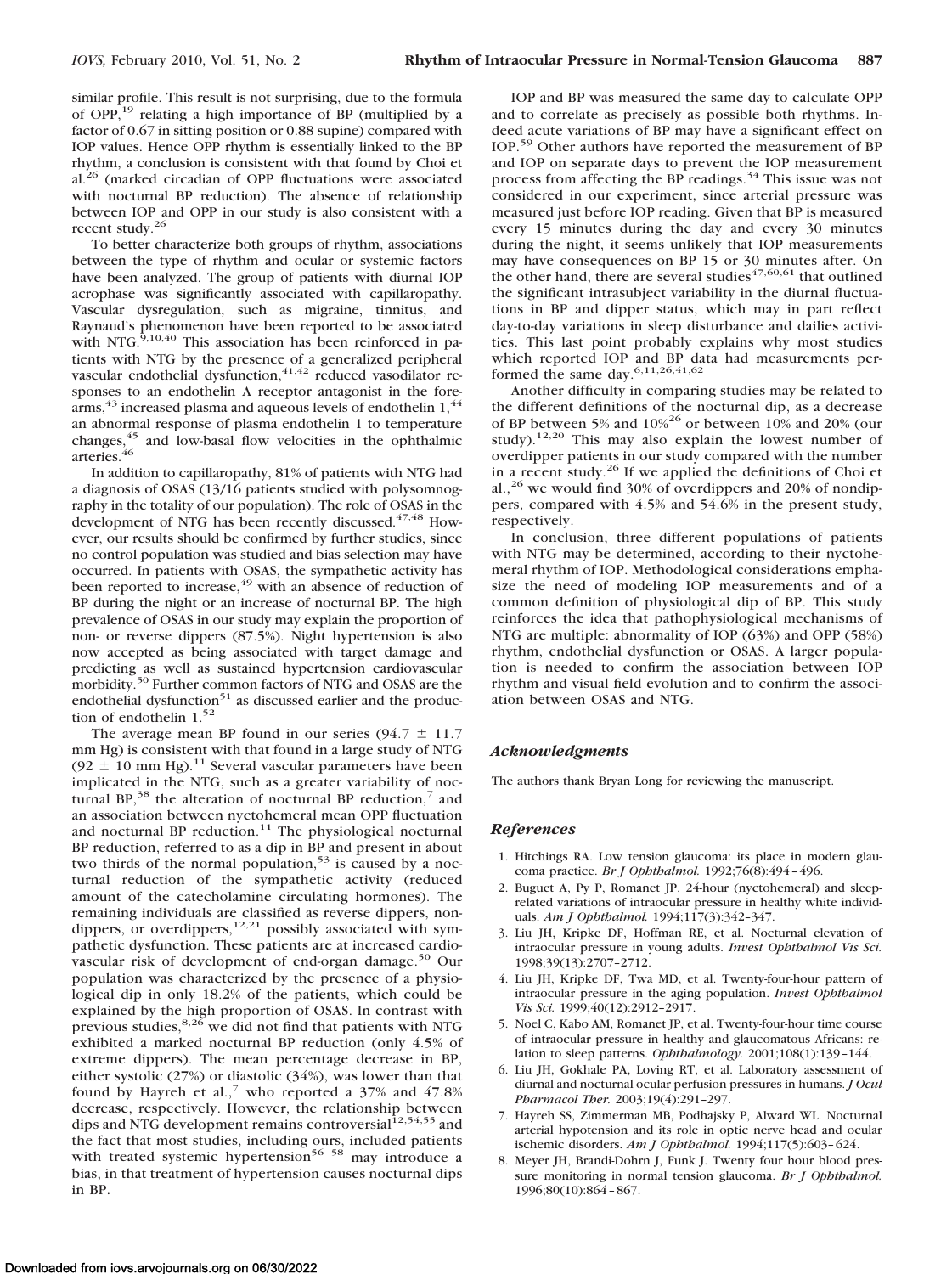- 9. Flammer J, Pache M, Resink T. Vasospasm, its role in the pathogenesis of diseases with particular reference to the eye. *Prog Retin Eye Res.* 2001;20(3):319 –349.
- 10. Resch H, Garhofer G, Fuchsjager-Mayrl G, et al. Endothelial dysfunction in glaucoma. *Acta Ophthalmol.* 2009;87(1):4 –12.
- 11. Choi J, Kim KH, Jeong J, et al. Circadian fluctuation of mean ocular perfusion pressure is a consistent risk factor for normal-tension glaucoma. *Invest Ophthalmol Vis Sci.* 2007;48(1):104 –111.
- 12. Gherghel D, Hosking SL, Orgul S. Autonomic nervous system, circadian rhythms, and primary open-angle glaucoma. *Surv Ophthalmol.* 2004;49(5):491–508.
- 13. Traverso CE. *Guide for Glaucomas*. London: European Glaucoma Society; 1999;120.
- 14. Advanced Glaucoma Intervention Study. 2. Visual field test scoring and reliability. *Ophthalmology.* 1994;101(8):1445–1455.
- 15. Kim J, Dally LG, Ederer F, et al. The Advanced Glaucoma Intervention Study (AGIS): 14. Distinguishing progression of glaucoma from visual field fluctuations. *Ophthalmology.* 2004;111(11): 2109 –2116.
- 16. Hodapp E, Parish RK, Anderson DR. The Asymptomatic Patient with Elevated Pressure*.* In: Anderson DR, ed. *Clinical decisions in Glaucoma.* St Louis: Mosby; 1993;52– 61.
- 17. Farrar SM, Miller KN, Shields MB, Stoup CM. An evaluation of the Tono-Pen for the measurement of diurnal intraocular pressure. *Am J Ophthalmol.* 1989;107(4):411– 416.
- 18. Kao SF, Lichter PR, Bergstrom TJ, et al. Clinical comparison of the Oculab Tono-Pen to the Goldmann applanation tonometer. *Ophthalmology.* 1987;94(12):1541–1544.
- 19. Bill A, Nilsson SF. Control of ocular blood flow. *J Cardiovasc Pharmacol.*1985;7(suppl 3):S96 –S102.
- 20. Verdecchia P, Schillaci G, Porcellati C. Dippers versus nondippers. *J Hypertens Suppl.* 1991;9(8):S42–S44.
- 21. Gatzka CD, Schmieder RE. Improved classification of dippers by individualized analysis of ambulatory blood pressure profiles. *Am J Hypertens.* 1995;8(7):666 – 671.
- 22. Mojon DS, Hess CW, Goldblum D, et al. High prevalence of glaucoma in patients with sleep apnea syndrome. *Ophthalmology.* 1999;106(5):1009 –1012.
- 23. Palombi K, Renard E, Levy P, et al. Non-arteritic anterior ischaemic optic neuropathy is nearly systematically associated with obstructive sleep apnoea. *Br J Ophthalmol.* 2006;90(7):879 – 882.
- 24. EEG arousals: scoring rules and examples: a preliminary report from the Sleep Disorders Atlas Task Force of the American Sleep Disorders Association. *Sleep.* 1992;15(2):173–184.
- 25. Gronfier C, Wright KP Jr, Kronauer RE, Czeisler CA. Entrainment of the human circadian pacemaker to longer-than-24-h days. *Proc Natl Acad Sci U S A.* 2007;104(21):9081–9086.
- 26. Choi J, Jeong J, Cho HS, Kook MS. Effect of nocturnal blood pressure reduction on circadian fluctuation of mean ocular perfusion pressure: a risk factor for normal tension glaucoma. *Invest Ophthalmol Vis Sci.* 2006;47(3):831– 836.
- 27. Ido T, Tomita G, Kitazawa Y. Diurnal variation of intraocular pressure of normal-tension glaucoma: influence of sleep and arousal. *Ophthalmology.* 1991;98(3):296 –300.
- 28. Okada K, Tsumamoto Y, Yamasaki M, et al. The negative correlation between age and intraocular pressures measured nyctohemerally in elderly normal-tension glaucoma patients. *Graefes Arch Clin Exp Ophthalmol.* 2003;241(1):19 –23.
- 29. De Vivero C, O'Brien C, Lanigan L, Hitchings R. Diurnal intraocular pressure variation in low-tension glaucoma. *Eye.* 1994;8(Pt 5):521– 523.
- 30. Costagliola C, Parmeggiani F, Virgili G, et al. Circadian changes of intraocular pressure and ocular perfusion pressure after timolol or latanoprost in Caucasians with normal-tension glaucoma. *Graefes Arch Clin Exp Ophthalmol.* 2008;246(3):389 –396.
- 31. Asrani S, Zeimer R, Wilensky J, et al. Large diurnal fluctuations in intraocular pressure are an independent risk factor in patients with glaucoma. *J Glaucoma.* 2000;9(2):134 –142.
- 32. Sacca SC, Rolando M, Marletta A, et al. Fluctuations of intraocular pressure during the day in open-angle glaucoma, normal-tension glaucoma and normal subjects. *Ophthalmologica.* 1998;212(2): 115–119.
- 33. Caprioli J, Coleman AL. Intraocular pressure fluctuation a risk factor for visual field progression at low intraocular pressures in the advanced glaucoma intervention study. *Ophthalmology.* 2008; 115(7):1123–1129-e3.
- 34. Quaranta L, Pizzolante T, Riva I, et al. Twenty-four-hour intraocular pressure and blood pressure levels with bimatoprost versus latanoprost in patients with normal-tension glaucoma. *Br J Ophthalmol.* 2008;92(9):1227–1231.
- 35. Selbach JM, Posielek K, Steuhl KP, Kremmer S. Episcleral venous pressure in untreated primary open-angle and normal-tension glaucoma. *Ophthalmologica.* 2005;219(6):357–361.
- 36. Larsson LI, Rettig ES, Sheridan PT, Brubaker RF. Aqueous humor dynamics in low-tension glaucoma. *Am J Ophthalmol.* 1993; 116(5):590 –593.
- 37. Levene RZ. Low tension glaucoma: a critical review and new material. *Surv Ophthalmol.* 1980;24(6):621– 664.
- 38. Plange N, Kaup M, Daneljan L, et al. 24-h blood pressure monitoring in normal tension glaucoma: night-time blood pressure variability. *J Hum Hypertens.* 2006;20(2):137–142.
- 39. Ventura AC, Bohnke M, Mojon DS. Central corneal thickness measurements in patients with normal tension glaucoma, primary open angle glaucoma, pseudoexfoliation glaucoma, or ocular hypertension. *Br J Ophthalmol.* 2001;85(7):792–795.
- 40. Chung HS, Harris A, Evans DW, et al. Vascular aspects in the pathophysiology of glaucomatous optic neuropathy. *Surv Ophthalmol.* 1999;43(suppl 1):S43–S50.
- 41. Liu CJ, Ko YC, Cheng CY, et al. Changes in intraocular pressure and ocular perfusion pressure after latanoprost 0.005% or brimonidine tartrate 0.2% in normal-tension glaucoma patients. *Ophthalmology.* 2002;109(12):2241–2247.
- 42. Henry E, Newby DE, Webb DJ, O'Brien C. Peripheral endothelial dysfunction in normal pressure glaucoma. *Invest Ophthalmol Vis Sci.* 1999;40(8):1710 –1714.
- 43. Henry E, Newby DE, Webb DJ, et al. Altered endothelin-1 vasoreactivity in patients with untreated normal-pressure glaucoma. *Invest Ophthalmol Vis Sci.* 2006;47(6):2528 –2532.
- 44. Sugiyama T, Moriya S, Oku H, Azuma I. Association of endothelin-1 with normal tension glaucoma: clinical and fundamental studies. *Surv Ophthalmol.* 1995;39(suppl 1):S49 –S56.
- 45. Nicolela MT, Ferrier SN, Morrison CA, et al. Effects of cold-induced vasospasm in glaucoma: the role of endothelin-1. *Invest Ophthalmol Vis Sci.* 2003;44(6):2565–2572.
- 46. Rojanapongpun P, Drance SM. The response of blood flow velocity in the ophthalmic artery and blood flow of the finger to warm and cold stimuli in glaucomatous patients. *Graefes Arch Clin Exp Ophthalmol.* 1993;231(7):375–377.
- 47. Marcus DM, Costarides AP, Gokhale P, et al. Sleep disorders: a risk factor for normal-tension glaucoma? *J Glaucoma.* 2001;10(3):177– 183.
- 48. Mojon DS, Hess CW, Goldblum D, et al. Normal-tension glaucoma is associated with sleep apnea syndrome. *Ophthalmologica.* 2002; 216(3):180 –184.
- 49. Moller DS, Lind P, Strunge B, Pedersen EB. Abnormal vasoactive hormones and 24-hour blood pressure in obstructive sleep apnea. *Am J Hypertens.* 2003;16(4):274 –280.
- 50. Weir MR, Blantz RC. Blood pressure and cardiovascular risks: implications of the presence or absence of a nocturnal dip in blood pressure. *Curr Opin Nephrol Hypertens.* 2003;12(1):57– 60.
- 51. Kato M, Roberts-Thomson P, Phillips BG, et al. Impairment of endothelium-dependent vasodilation of resistance vessels in patients with obstructive sleep apnea. *Circulation.* 2000;102(21): 2607–2610.
- 52. Saarelainen S, Seppala E, Laasonen K, Hasan J. Circulating endothelin-1 in obstructive sleep apnea. *Endothelium.* 1997;5(2):115– 118.
- 53. Mallion JM, Baguet JP, Siche JP, et al. Clinical value of ambulatory blood pressure monitoring. *J Hypertens.* 1999;17(5):585– 595.
- 54. Kashiwagi K, Hosaka O, Kashiwagi F, et al. Systemic circulatory parameters. comparison between patients with normal tension